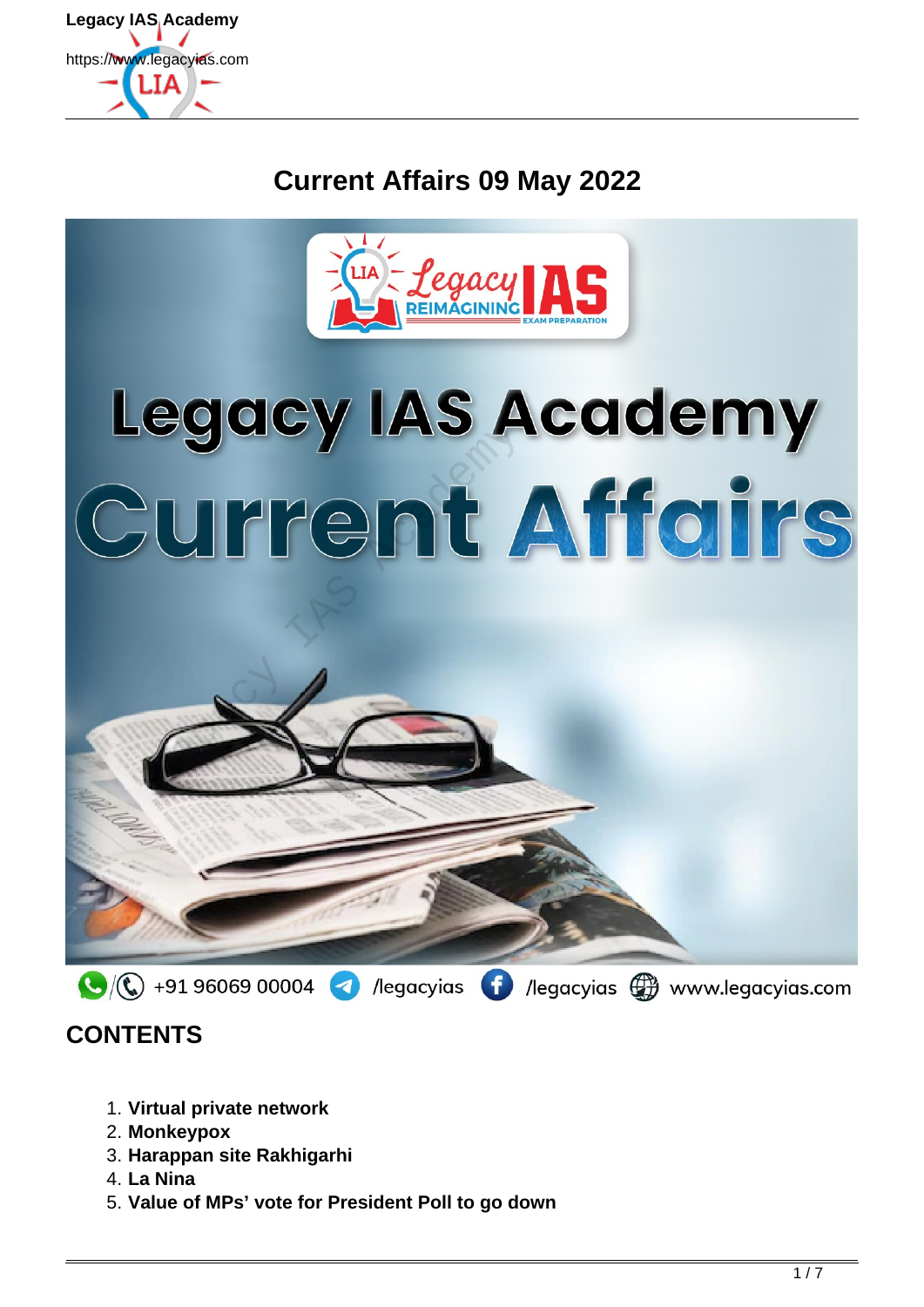

## [Virtual Private Network](https://www.legacyias.com/what-is-virtual-private-network/)

#### **Context:**

Virtual private network (VPN) service providers are up in arms against a new directive of The Indian Computer Emergency Response Team or Cert-In, a wing of the Ministry of Electronics and Information Technology, that mandates they must maintain all customer data for five years.

VPN service providers have said the new directive would mean a total loss of privacy for the users–one of the most important unique selling points of such services. PN service providers have said the new directive<br>a users-one of the most important unique selline:<br>e:<br>ience and Technology<br>ms of the Article:

#### **Relevance:**

GS III- Science and Technology

#### **Dimensions of the Article:**

- 1. What is a VPN?
- 2. Why is anonymity or privacy so important for VPN providers and users?
- 3. Cert- In latest Directive
- 4. About CERT- In

Click Here To Read More: Virtual Private Network

### **Monkeypox**

**Context:**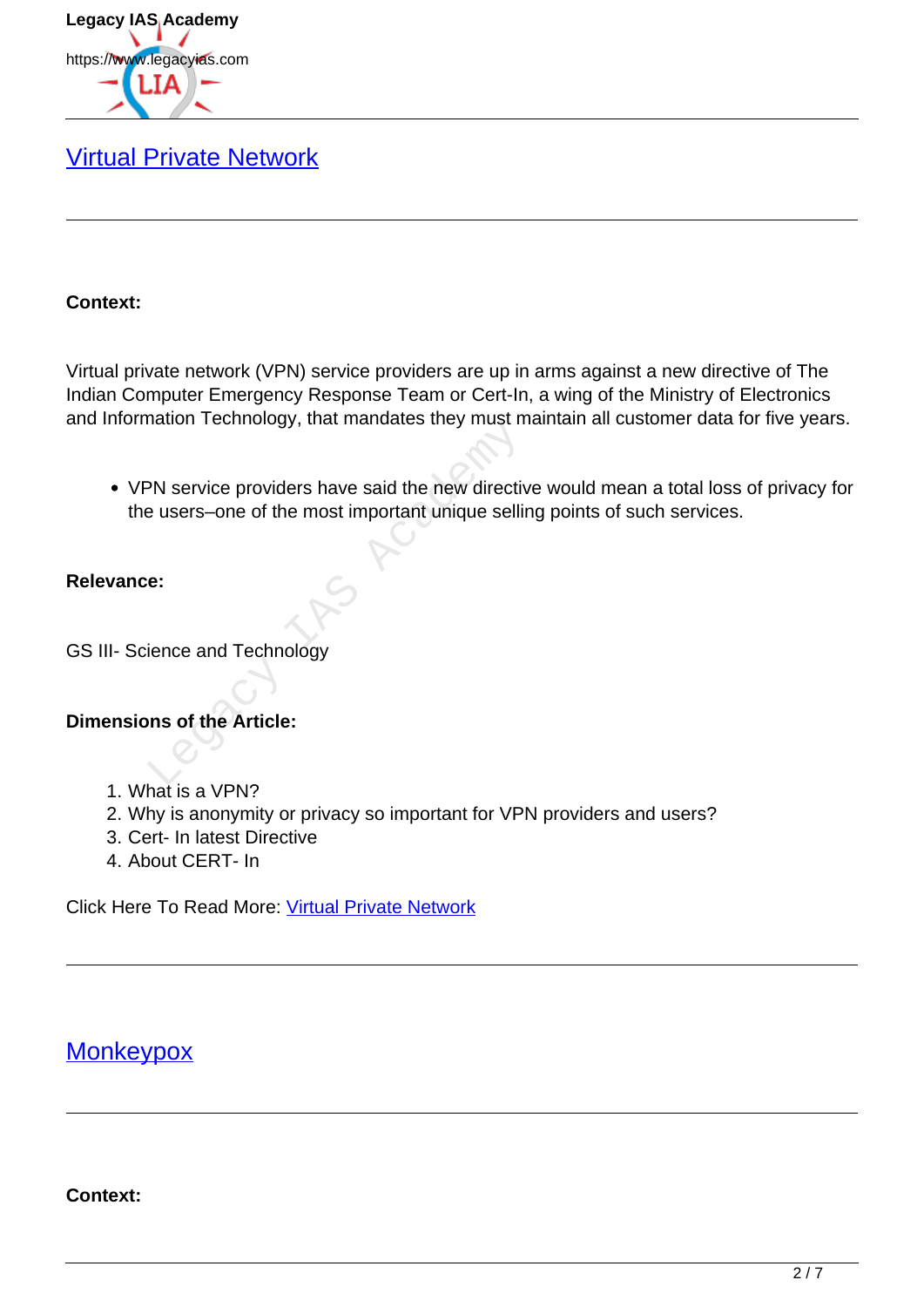

Health authorities in the United Kingdom have confirmed a case of monkeypox, a rare viral infection similar to smallpox, in an individual who recently travelled to that country from Nigeria.

#### **Relevance:**

GS II- Health

#### **Dimensions of the Article:**

- 1. About Monkeypox virus
- 2. Zoonotic disease
- 3. Symptoms and treatment
- 4. Occurrence of disease

Click Here To Read More: Monkeypox

## Harappan Site Rakhigarhi New Monkeypox virus<br>
conotic disease<br>
"IT are ad More: Monkeypox<br>
To Read More: Monkeypox<br>
The Rakhigarhi<br>
The Rakhigarhi<br>
Consider the Rakhigarhi<br>
Consider the Rakhigarhi<br>
Consider the Rakhigarhi<br>
Consider the Rakhigarhi<br>

#### **Context:**

DNA samples collected from two human skeletons unearthed at a necropolis of a Harappan-era city site in Rakhigarhi, Haryana have been sent for scientific examination.

DNA analysis might tell about the ancestry and food habits of people who lived in the Rakhigarhi region thousands of years ago.

#### **Relevance:**

GS I- Ancient History

#### **Dimensions of the Article:**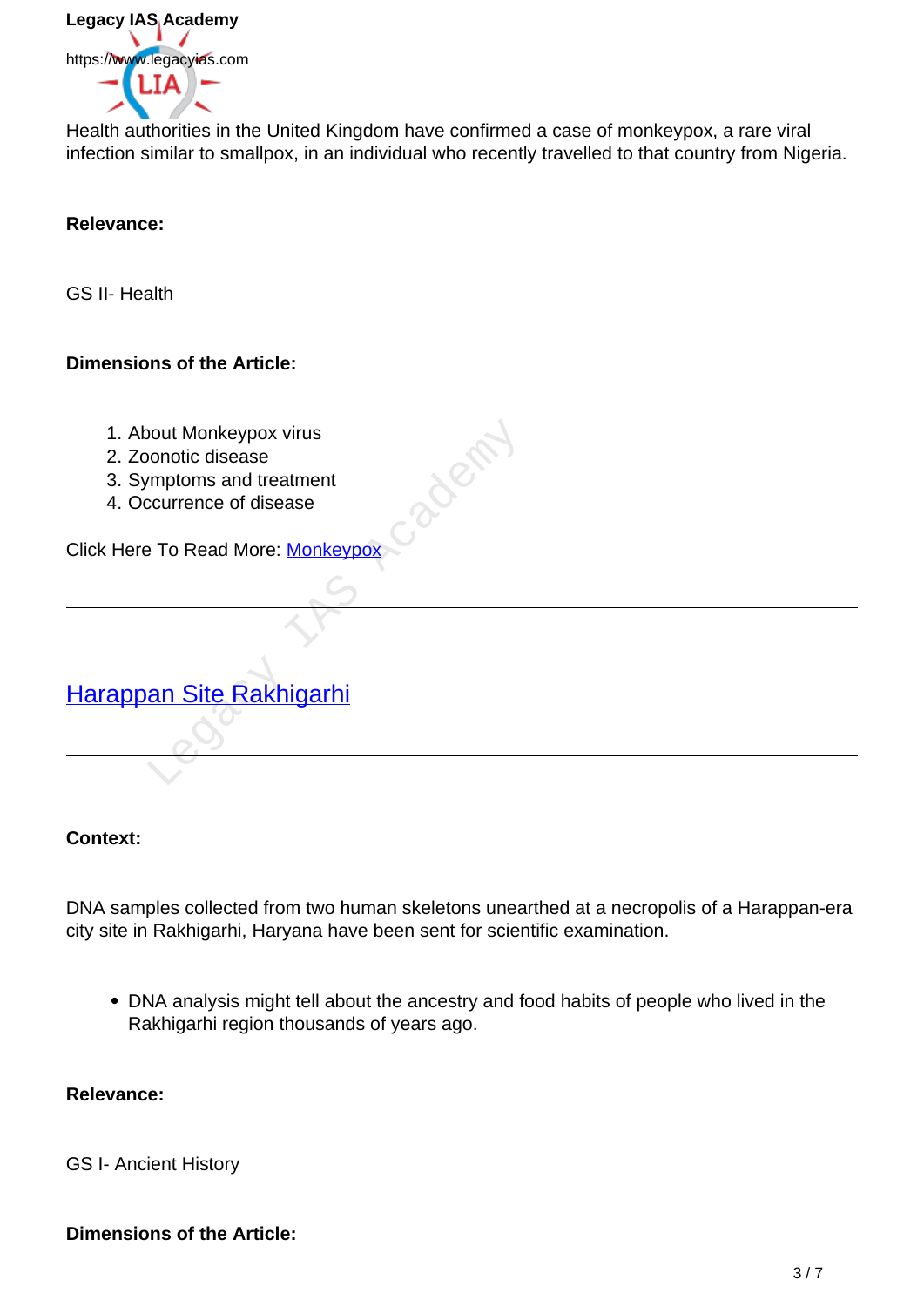

- 1. About Rakhigarhi
- 2. Major findings at Rakhi Garhi
- 3. What is the relevance of Harappa in today's world?

Click Here To Read More: Harappan Site Rakhigarhi

## La Nina

#### **Context:**

This year the La Nina is being blamed for worsening the longest spell of heatwaves from March to April in north, west and Central India. the La Nina is being blamed for worsening the<br>north, west and Central India.<br>most years, meteorologists considered the La<br>e:

• In most years, meteorologists considered the La Nina to be a friend of India.

#### **Relevance:**

GS-I: Geography (Climatology, Important Geophysical Phenomena), GS-III: Environment and Ecology (Environmental Pollution and Degradation, Impact of Climate Change)

#### **Dimensions of the article:**

- 1. La Niña
- 2. El Niño
- 3. Impact on India
- 4. ENSO

Click Here To Read More: La Nina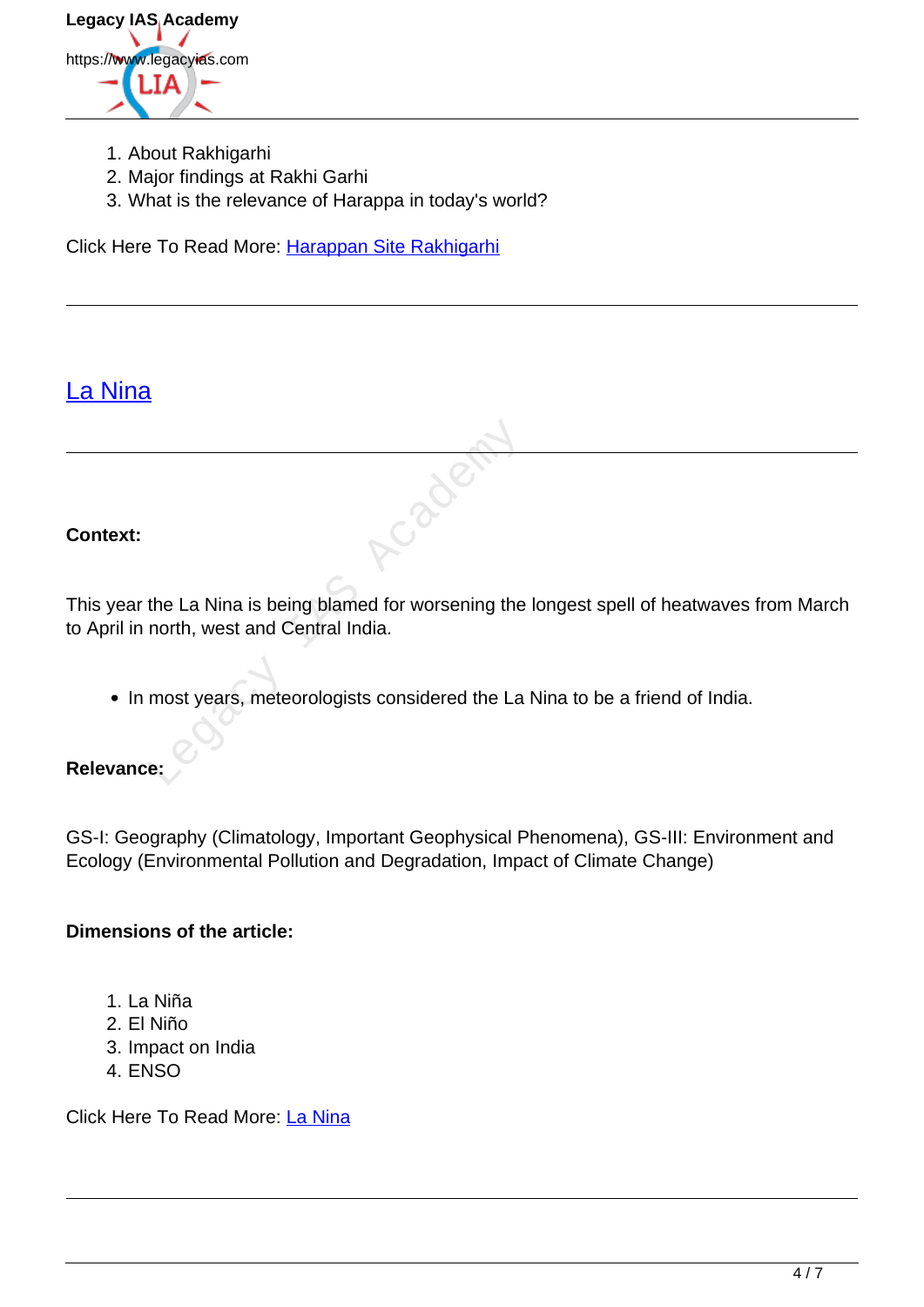

#### **Context:**

The value of the vote of an MP in the presidential polls to be held in July is likely to go down to 700 from 708 due to the absence of a Legislative Assembly in Jammu and Kashmir.

Legacy IAS Academy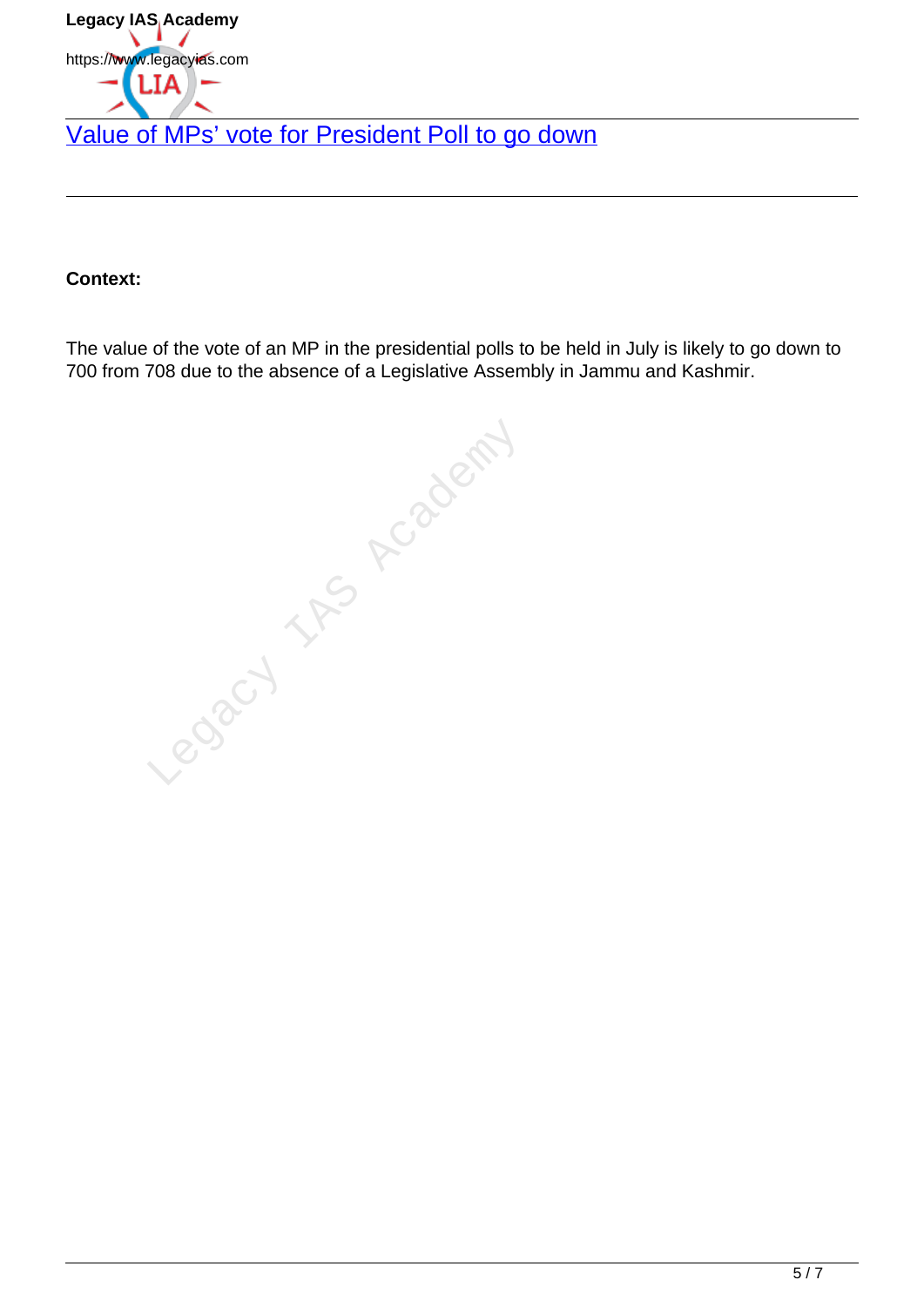

#### THE‱®HINDU

## **President polls: As things stand**

The current Indian President Ram Nath Kovind's tenure will end in July 2022. His successor will be elected through an electoral college system wherein each MP and MLA in India will have their say. Each MP's vote carries a value of 708 votes, totalling 5,49,408 votes (776 MPs x 708). The value of an MLA's vote is determined by the population of a State. For instance, a U.P. MLA's vote carries a value of 208 votes, whereas a Goa's MLA's vote carries a value of 20 votes. In that way, the total value of votes carried by all MLAs in India amounts to 5,49,495 votes. In total, the MPs and MLAs have a vote value of 10,98,903 votes. In the upcoming presidential election, the ruling National Democratic Alliance's MPs and MLAs have a combined vote value of 5,39,827 votes, which falls short of the 50% mark by around 9,625 votes. By Venkataraghavan Srinivasan

1. VOTE VALUE OF EACH MLA | Each MP carries a vote value of 708. However, the number of votes each MLA carries differs based on the State's population. The map shows the



of votes for all MPs in both Houses and the number of votes MPs in the NDA can secure. For instance, in the Lok Sabha, if all the MPs vote, a total of 3,84,444 votes can be cast. Of these, the MLAs in the NDA can secure 2,38,596 votes

| TOTAL       | <b>NDA VOTES</b> | <b>TOTAL VOTES</b> |
|-------------|------------------|--------------------|
| 3,23,556    |                  | 5,49,408           |
| RAJYA SABHA |                  |                    |
| 84,960      |                  | 1,64,964           |
| LOK SABHA   |                  |                    |
| 2,38,596    |                  | 3,84,444           |
|             |                  |                    |

4. NDA'S SHARE IN TOTAL VOTES | The chart shows the number of votes for all MPs and MLAs and the number of votes MPs and MLAs in the NDA can secure. If all the MPs and MLAs vote, a total of 10,98,903 votes can be cast. Of these, the MPS and MLAs in NDA can secure 5,39,827 votes. The majority mark is around 5,49,452, around 9,625 votes more

|          | <b>NDA VOTES</b> | <b>TOTAL VOTES</b> |
|----------|------------------|--------------------|
| 5,39,827 |                  | 10,98,903          |
|          |                  |                    |

2. NDA'S SHARE IN MLA VOTES | The chart shows the number of votes for all MLAs in each State and the number of votes MLAs in NDA can secure. For instance, in U.P., if

|                              | <b>NDA VOTES</b> |        |     | TOTAL VOTES |
|------------------------------|------------------|--------|-----|-------------|
| <b>TOTAL</b>                 |                  |        |     |             |
| 2,16,271                     |                  |        |     | 5,49,495    |
| <b>KERALA</b>                |                  |        |     |             |
| o                            |                  |        |     | 21,280      |
| A.P.                         |                  |        |     |             |
| -159                         |                  |        |     | 27,825      |
| <b>MIZORAM</b>               |                  |        |     |             |
| -8                           |                  |        |     | 320         |
| <b>TELANGANA</b><br>396<br>E |                  |        |     | 15,708      |
| <b>PUNJAB</b>                |                  |        |     |             |
| $-464$                       |                  |        |     | 13,572      |
| <b>DELHI</b>                 |                  |        |     |             |
| 464                          |                  |        |     | 4,060       |
| <b>CHHATTISGARH</b>          |                  |        |     |             |
| 1,806<br><b>ODISHA</b>       |                  |        |     | 11,610      |
| 3,427                        |                  |        |     | 21,903      |
| W.B.                         |                  |        |     |             |
| 10,570                       |                  |        |     | 44,394      |
| T.N.                         |                  |        |     |             |
| 13,200                       |                  |        |     | 41,184      |
| <b>RAJASTHAN</b><br>9,159    |                  |        |     | 25,800      |
| <b>JHARKHAND</b>             |                  |        |     |             |
| 5,280                        |                  |        |     | 14,256      |
| <b>MAHARASHTRA</b>           |                  |        |     |             |
| 19,775                       |                  |        |     | 50,400      |
| <b>ASSAM</b>                 |                  |        |     |             |
| <b>BIHAR</b>                 | 7,308            |        |     | 14,616      |
|                              | 21,971           |        |     | 42,039      |
| <b>MANIPUR</b>               |                  |        |     |             |
|                              | 576              |        |     | 1,080       |
| <b>KARNATAKA</b>             |                  |        |     |             |
| <b>M.P.</b>                  | 15,982           |        |     | 29,344      |
|                              | 17,161           |        |     | 30,130      |
| <b>GUJARAT</b>               |                  |        |     |             |
|                              |                  | 16,317 |     | 26,754      |
| <b>HARYANA</b>               |                  |        |     |             |
|                              |                  | 6,272  |     | 10,080      |
| <b>GOA</b>                   |                  |        |     | 800         |
| <b>HIMACHAL</b>              |                  | 500    |     |             |
|                              |                  | 2,193  |     | 3,468       |
| <b>TRIPURA</b>               |                  |        |     |             |
|                              |                  | 1,040  |     | 1,560       |
| U.P.                         |                  |        |     |             |
| <b>UTTARAKHAND</b>           |                  | 56,784 |     | 83,824      |
|                              |                  | 3,136  |     | 4,480       |
| <b>MEGHALAYA</b>             |                  |        |     |             |
|                              |                  |        | 782 | 1,020       |
| <b>ARUNACHAL</b>             |                  |        |     |             |
|                              |                  |        | 384 | 480         |
| <b>PUDUCHERRY</b>            |                  |        |     |             |
| <b>SIKKIM</b>                |                  |        | 400 | 480         |
|                              |                  |        | 217 | 224         |
| <b>NAGALAND</b>              |                  |        |     |             |
|                              |                  |        |     | 540         |
|                              |                  |        |     |             |

SOURCE: ELECTION COMMISSION